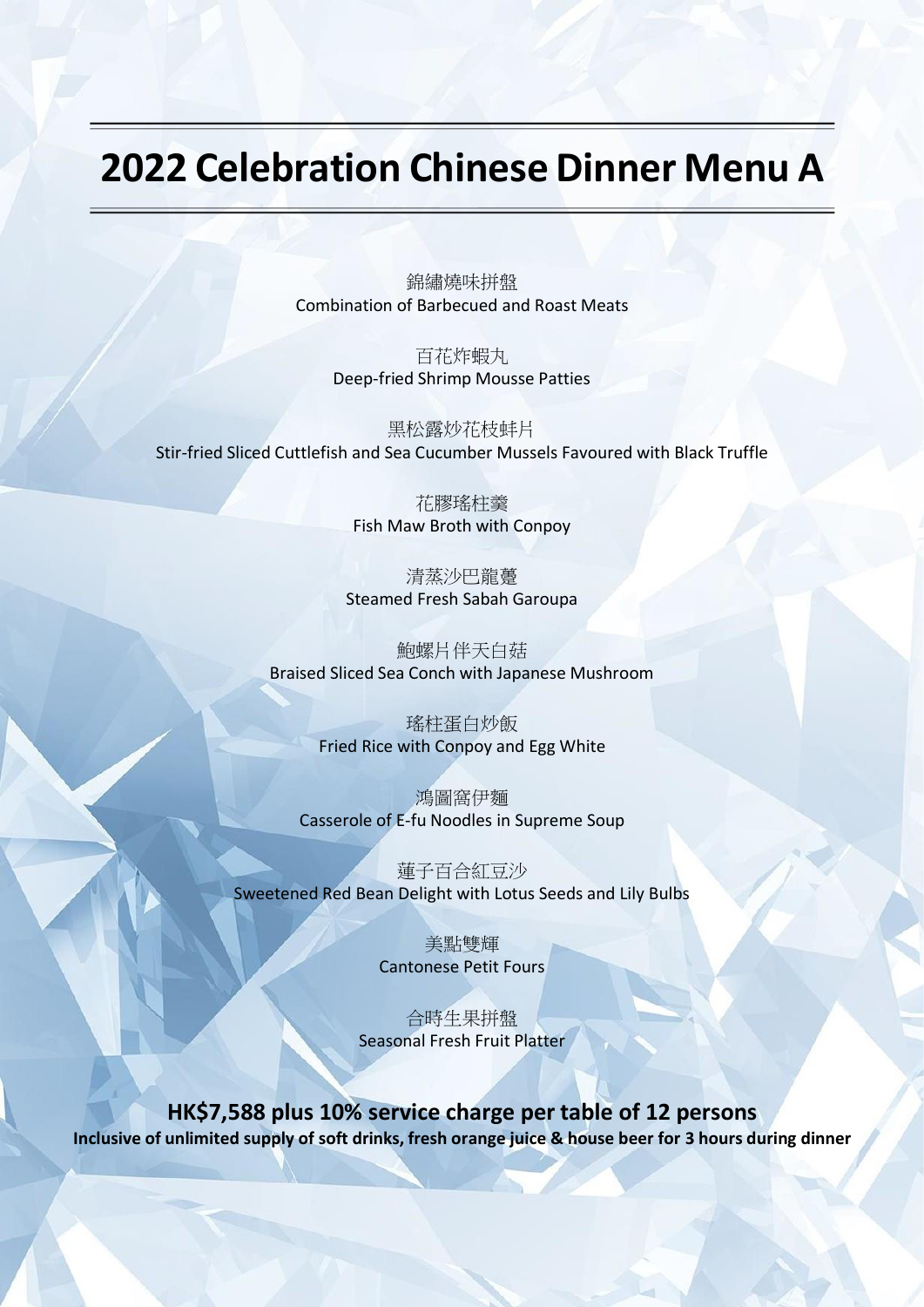## **2022 Celebration Chinese Dinner Menu B**

乳豬大紅袍 Barbecued Whole Suckling Pig

金沙脆蝦球 Sautéed Prawns Coated with Salted Egg Yolk

雞茸燴燕窩 Braised Bird's Nest Broth with Minced Chicken

> 清蒸大沙巴龍躉 Steamed Fresh Sabah Garoupa

蠔皇鮑魚伴玉掌 Braised Whole Abalone with Goose Webs in Oyster Sauce

> 當紅脆皮雞 Good Fortune Crispy Chicken

揚州炒絲苗 Yeung Chow Style Fried Rice

雙菇炆伊麵 Braised E-fu Noodles with Twin Mushrooms

南瓜西米露 Sweetened Sago Cream with Pumpkin

> 美點雙輝 Cantonese Petit Fours

合時生果盤 Seasonal Fresh Fruit Platter

**HK\$8,588 plus 10% service charge per table of 12 persons** Inclusive of unlimited supply of soft drinks, fresh orange juice & house beer for 3 hours during dinner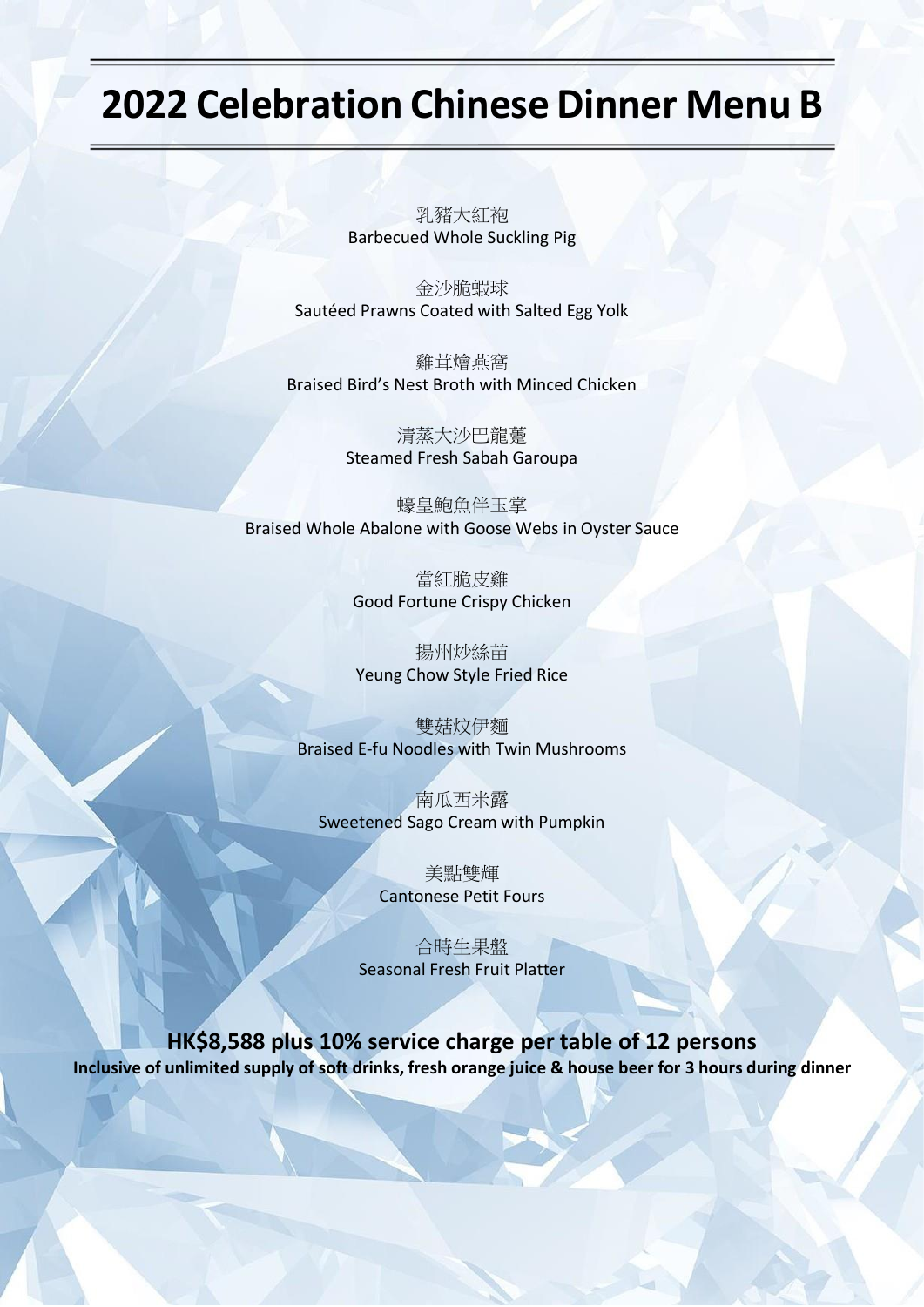## **2022 Celebration Chinese Dinner Menu C**

鴻運乳豬件全體 Barbecued Whole Suckling Pig

XO 醬炒花枝帶子 Stir-fried Scallops and Cuttlefish in XO Supreme Sauce

> 金絲炸蟹拑 Deep-fried Stuffed Crab Claw with Kataifi

海皇燴燕窩羹 Bird's Nest Broth with Assorted Seafood

原隻六頭鮑魚伴天白菇 Braised Whole Abalone (6 heads) with Japanese Mushroom

> 清蒸大沙巴龍躉 Steamed Fresh Sabah Garoupa

> > 鴛鴦炒飯 Fried Rice in Twin Sauce

上湯水餃麵 Supreme Noodles with Dumplings in Supreme Soup

棗皇燉壽果 Double-boiled Papaya with Sweetened Red Date Soup

> 美點雙輝 Cantonese Petit Fours

合時生果盤 Seasonal Fresh Fruit Platter

**HK\$9,888 plus 10% service charge per table of 12 persons** Inclusive of unlimited supply of soft drinks, fresh orange juice & house beer for 3 hours during dinner